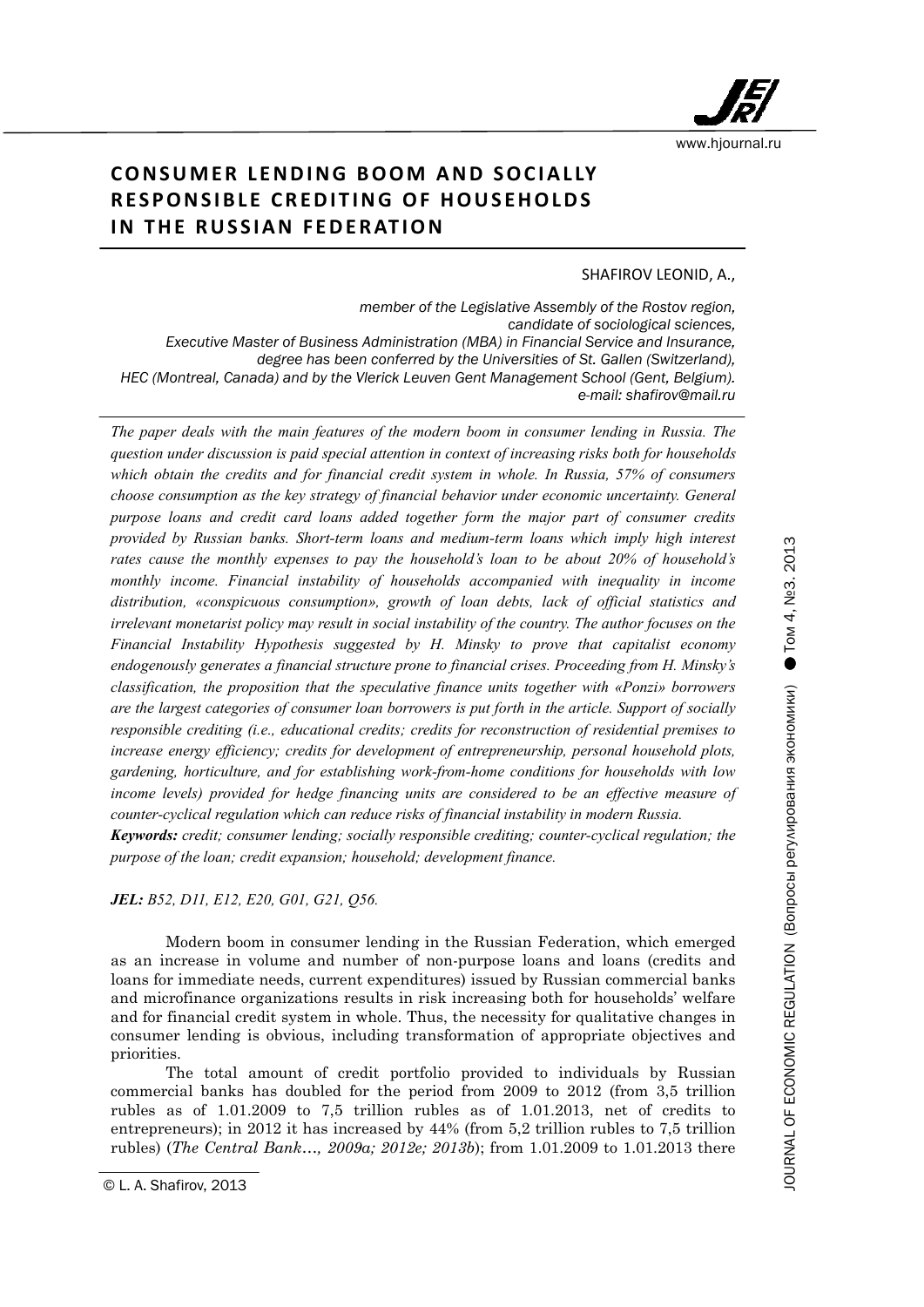was an almost twofold (from 3,7 trillion rubles to 7,3 trillion rubles) increase in the aggregate volume of small (up to 0,5% of bank's fund) credits provided to individuals, uniform in purpose and security type *(Provisions on procedure of formation…. Ch. 56, cl. 5.1)*. In 2012 growth of this group of credits exceeded 43% (*The Central Bank…, 2009b; 2012a; 2013a*).

Due to upturn in consumer lending during the post-crisis period a decrease from 9,4% (as of 01.03.2010) to 4,8% (as of 1.02.2013) has been noticed in the number of loans overdue 90 days or more as it relates to the total number of loans to individuals, classified into portfolios of uniform loans; nevertheless, the amount of such credits, only based on official reports, net of off-balance and assigned credits (the data are not published by the Central Bank of the Russian Federation), increased during the period by more than 10%, given average consumer credit amount as of 01.01.13: general purpose loan – 166,570 rubles, credit card – 50,166 rubles, car loan – 484,935 rubles, mortgage credit<sup>1</sup> – 1,778,188 rubles) *(Kreditovik.ru; Express-survey..., 2012)*.

It should be noticed that over 50% of consumer credits given by Russian banks are general purpose loans and credit card loans (as of October 2012 –uniform loans account for 94,6% of consumer credits, of which 57,3% are classified as «other consumer loans») (*The Central Bank…, 2012f. P. 30*). There are 426,6 billion rubles of retail loans that are 90 days or more past due in credit portfolios of Russian banks. In 2013, from January to May, their amount has increased by 92 billion rubles compared to 50 billion rubles increase over last year (*Biyanova* and *Voronova, 2013*).

Short- and medium-term loans (up to 3 years), predominantly obtained by Russian borrowers and high interest rates on consumer loans (as of 1.02.2013 the average nominal interest rate on mortgage and housing credits exceeds 12,5% per annum (*The Central Bank…, 2013c*), weighted average nominal interest rate on loans to individuals up to 1 year is 24.7% per annum) (*The Central Bank… 2012d. P. 43*) are two major factors causing the household's loan costs to represent on average 15 to 20% of household income, whereby in developed countries the current debt load index currently stands at 6–10% (*Noskova, 2012; The Central Bank…, 2012d. P. 41; The Central Bank…, 2012f. P. 32*).

In 2012 the main purpose of the funds borrowed by individuals in banks of the Russian Federation was repayment of previously obtained credits (according to Chief Economist of Alfa-Bank, Natalia Orlova, ~80% of increase in retail general purpose lending) (*Kreditovik.ru*) and purchase of imported consumer goods (*Interregional Banking Council…, 2012*).

It may be assumed, therefore, that the fact that over a half of Russian consumers (57%) choose consumption as the key strategy of financial behavior in a state of economic uncertainty (*Russian Public Opinion Research Center, 2013a; 2013b*), favors for consumer lending risks to enhance. Furthermore, the latter is also caused by the fact that a little more than three per cent of households are concerned with long-term financial planning (*FOM-Media, 2011*)*.*

Credit organizations, forced, under scarcity of long-term sources of income, to increase volumes of short-term consumer loans in order to maintain profitability and liquidity, increase the risks, too.

In a situation of credit and consumer boom, given the lack of proper legal regulation, banks and microfinance organizations utilize the tools of crippling (predatory) lending. In particular, rapid growth of bad debts as a consequence of aggressive unsecured crediting, including fancy with risky borrowers (*Borisyak,* 2013*)*. Though in 2012 the Central Bank of the Russian Federation had warned commercial banks about unsecured consumer lending, the overdue loans are still increasing in two first quarters of 2013 (*Plotonova, 2013b*)*.*

Financial inequality, which has reached critical level in the Russian Federation, is of particular importance in assessment of risks related to consumer lending. For

<sup>1</sup> Mortgage credits are, according to the author's approach, considered to be the part of the total amount of consumer credit portfolio (*Lavrushin, 2012. P. 185*).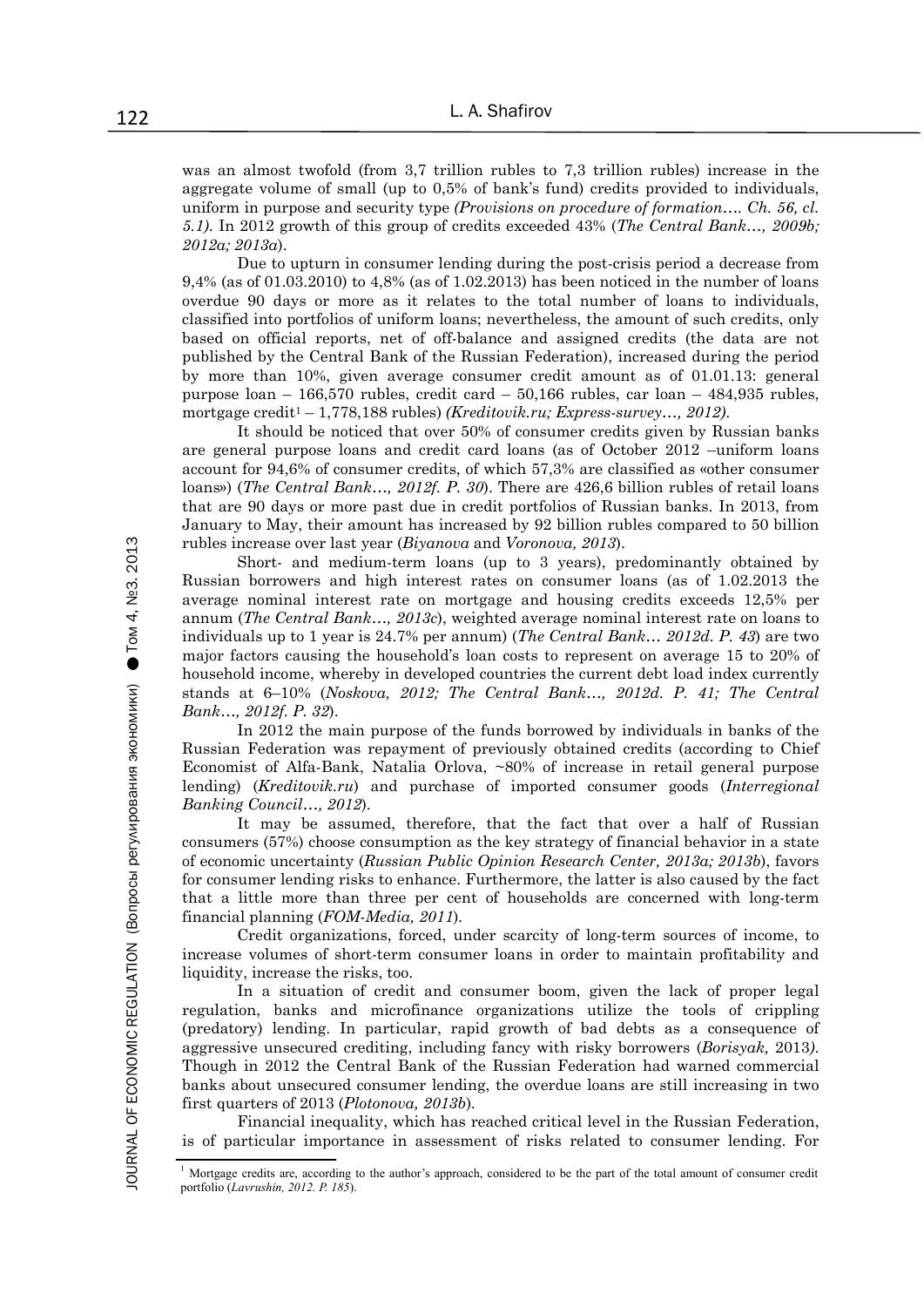example, according to Global Wealth Report, 1% of the richest Russians account for 71% of all personal assets in Russia (*Guriev*and *Tsyvinsky, 2012; Credit Suisse.Global Wealth Report 2012. P. 53*): as of 1.10.12 decile fund index was 15,7 (*Russian Federal State Statistics Service, 2013*).

It is reasonable to assume, that in such conditions an irrational, socially inefficient and irresponsible crediting of households followed byspending on «conspicuous consumption» (*Veblen, 1902. P. 68–101*) generates a colossal risk for the state, as well as for regional economies, companies, and households themselves. «Conspicuous consumption», being of great importance both for the rich as well as for the poor, is the psychological reason why the poor can turn to consumer lending too frequently, trying to enhance self-appraisal and to maintain the social capital. Government, along with banks, can stimulate consumer lending to improve economic performance. But, when the enforcement measures become toughen, mostly the poorest suffer (*Editorial…, 2013*).

Financial instability of households against the background of inequality, «conspicuous consumption», growth of loan debts has caused social instability in a number of countries. As an example, growth of risks connected with household lending expansion in the USA (up to 127% of the aggregate disposable annual income of households in 2007, up to 290% of the US GDP in 2009 (*Barr, 2009; The Economist, 2008; Wolf, 2009*)), has resulted in increase in civil activity in 2011–2012 under the slogans of global financial system unfairness (Occupy Movement) (*The 99% Declaration, 2012*).

Furthermore, the IMF experts conclude that economic growth that is primarily based on lending to low and medium income households in increasing income inequality conditions is very unstable (*Berg* and *Ostry, 2011*).

For example, R. G. Rajan (*Rajan, 2010*) notes inefficiency of political and economic pressure, contributing to increase of savings of high-income individuals, on the one part, and stimulating growth of debts of low-income individuals striving to maintain the consumption level.

Reports of Euromonitor International experts also confirm the risk increases as it relates to a consumer lending trends exceeding income growth rates of citizens of the Russian Federation, with extremely inefficient planning of personal finances by Russian borrowers (*Euromonitor International, 2013*).

It should be noted that regulatory authorities and bank community of the Russian Federation took specific measures to reduce possible negative consequences, related to consumer lending boom: restrictions on international travel were introduced for debtors enforced through executive documents, legislation on credit reference bureau activities and on protection of rights of consumer financing units was improved. Moreover, for many years the Russian parliament and bank associations have been discussing the necessity of adoption of laws on consumer credit, collection activities and individual bankruptcies (*Interregional Banking Council…, 2012; Meeting of the Interregional Banking Council…, 2013*).

The current strategy of bank regulators and public authorities in numerous countries involves shifting priorities in consumer credit regulation and development towards timely prevention of excessive lending volume increase (counter-cyclical buffer to avoid excessive lending growth (*Basel Committee on Banking Supervision, 2010. Ch. IV*) and protecting rights of individual financing units as financial services consumers (in the EU – consumer directives, in Australia – consumer credits protection, in Japan – new scheme of consumer lending, in the USA – the Wall Street Reform Act and the Dodd — Frank Act).

In order to reduce growth of risks caused by booming consumer lending, the Central Bank of the Russian Federation amended Provisions 254-П (*The Central Bank…, 2012b*), issued Instruction 139-И (*The Central Bank…, 2012c*).

These amendments in practice increase the requirements of capital stock for the banks dealing with lending to individuals.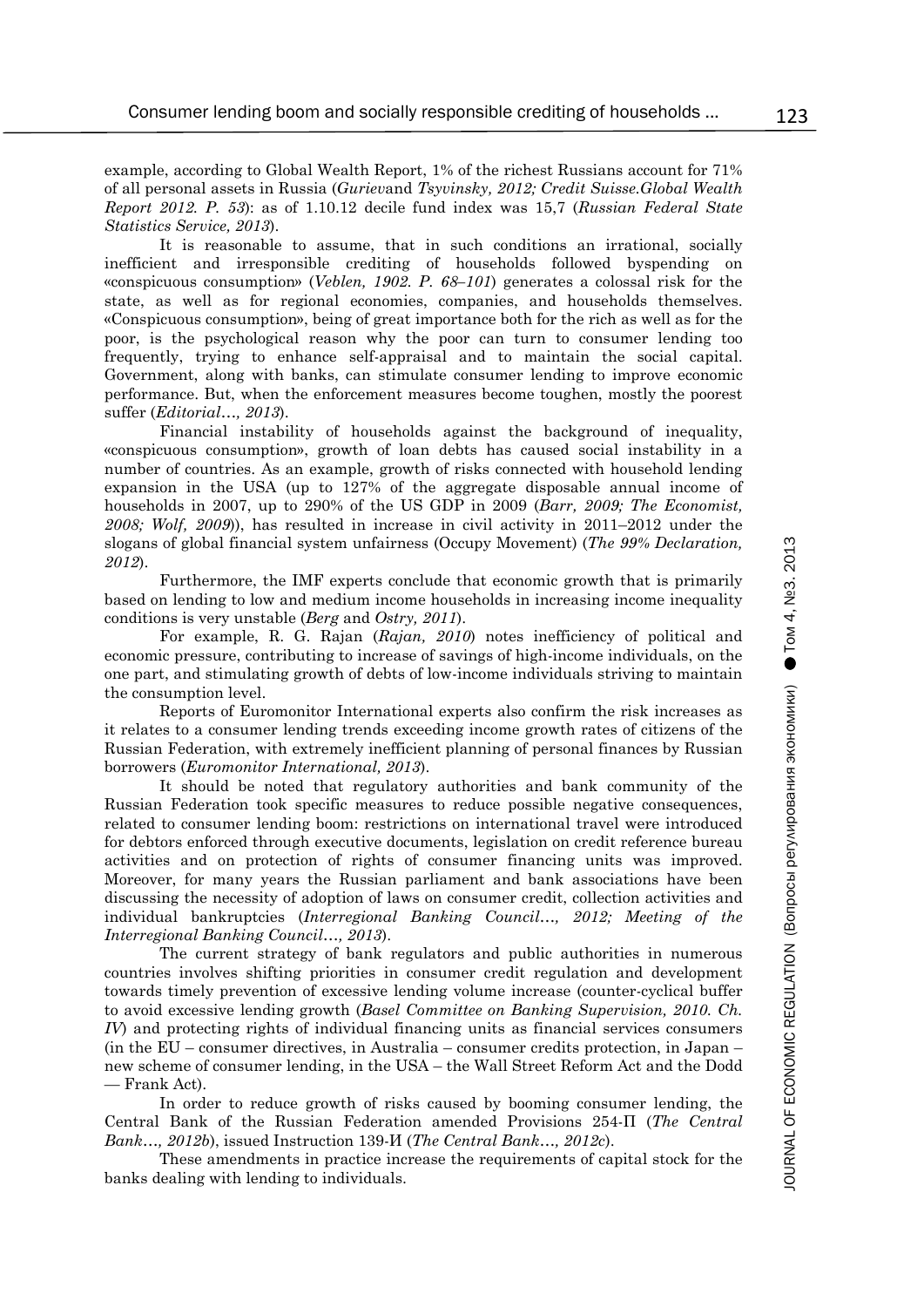Simultaneous change in bank capitalization and liquidity requirements along with unilateral and often populist interest rates control as a part of anti-«predatory lending» campaigns tend to, in most cases, have a negative impact on credit availability to low and medium income households, who usually borrow at higher interest rates and for shorter periods due to lack of collateral in the form of liquid real estate (*Noskova, 2013*).

At the same time, regulatory measures and monetary policy tools are viewed to be the means of reducing negative credit bubble side effects by most researchers: Selim Elekdag, Yiqun Wu (*Elekdag* and *Wu,* 2011), Dell Ariccia (*Dell'Ariccia, Igan* and *Laeven, 2011*), Adolfo Barajas, Andrei Levchenko (*Baragas, Dell'Ariccia* and *Levchenko, 2008*), Gerard Caprio (*International Monetary Fund, 2004*), Daniela Klingebiel, D. Nakonthab, Balázs Égert, Peter Backé, Tina Zumer, Wanvimol Sawangngoenyuang).

Currently implemented measures for counter-cyclical regulation proposed by most researchers are in essence exclusively monetary measures; in fact, those who recommends them ignores pro-cyclical «human nature» (namely, individual behavior) which is needed to be corrected by means of institutional state policy, as it has been proven by the outstanding economist, one of the founders of post-Keynesian school, Hyman Philip Minsky.

H. Minsky's approach is based on «the speculative financial paradigm, on the image of a banker doing business on Wall Street» (*Minsky* and *Keynes, 1975*).

This approach appears to be of high relevance concerning the modern «money managers» activity, with financial markets being followed by most households, and institutional investors being key players in these markets (*Minsky* and *Whalen, 1996– 1997*).

H. Minsky has proposed the Financial Instability Hypothesis, which proved that capitalist economy endogenously generates a financial structure prone to financial crises (*Minsky, 1992. P. 6*). He described a financial structure as «market interactions between borrowers and lenders, and balances of nonfinancial firms, intermediaries and households depicting such interactions» (*Minsky* and *Whalen, 1996–1997. P. 97*).

According to H. Minsky, the Financial Instability Hypothesis is a theory of debt impact on the state of financial system, defining assessment method for the justified debt amount (*Minsky, 1992. P. 6*).

Viewing the boom in consumer lending in the Russian Federation from H. Minsky's standpoint, it may be assumed that less and less consumer loan borrowers may be classified as hedge financing units, able to fulfill all of their liabilitiesusing discretionary income, which is the amount of an individual's income that is left for spending, investing or saving after taxes and personal necessities (such as food, shelter, and clothing) have been paid (*Investopedia. Definition: «Discretionary Income»*).

At the same time one can assume that numerous consumer loan borrowers in the Russian Federation should be categorized according to the similar H. Minsky's classification as speculative financing units, able to repay current liabilities by the means of discretionary income, but have no abilities of repaying the financial debt under current conditions without rolling it over.

It appears that discretionary income of most consumer loan borrowers in the Russian Federation is not even sufficient to cover the interest rate payment on obtained credits in full. In order to service and repay credits such borrowers have to sell assets or borrow again. H. Minsky classifies such borrowers as «Ponzi» (*U.S. Securities and Exchange Commission…*), which are borrowers, who form and service their liabilities using the pyramid principle.

Unfortunately, it is currently impossible to analyze the extent of household credit dependence in the Russian Federation based on the methodology introduced by H. Minsky through the shortcomings of the currently established credit bureau system, which underestimates borrowers' liabilities under the credits (loans) obtained (*Starostina, 2012*) and lacks interaction with tax and pension fund authorities to account for actual borrowers' discretionary income vs. their liabilities for relevant income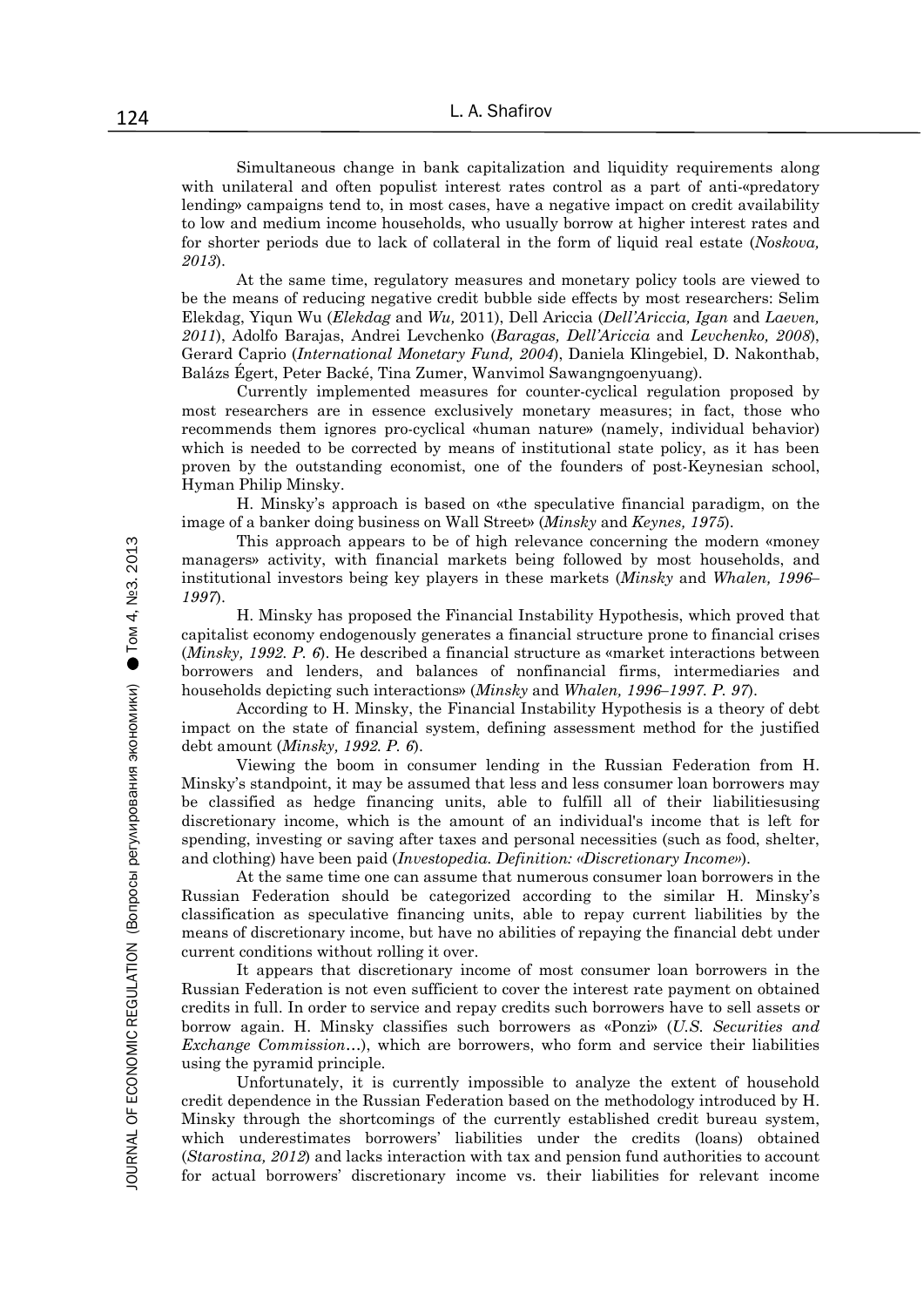periods.

For the last year, the part of borrowers who have to pay loans from more than five lenders has increased from 6% to 19%. For this category of borrowers, the total sum of debt exceeds 500000 rubles per person. Meanwhile, annual income per capita in Russia was approximately 245000 rubles in 2012 (*Biyanova* and *Voronova, 2013*). The disproportion between consumer credit portfolio growth dynamics and actual cash income increase in 2012 was stated by the Auditor of the Accounts Chamber of the Russian Federation, Professor V. Goreglyad. In his opinion, about 10% of Russian citizens, including children and retirees, have debts under executive documents to be recovered by bailiffs (*Interregional Banking Council…, 2012. P. 38*).

Such statistics indirectly proves that numerous consumer loan borrowers in the Russian Federation may be classified as speculative and «Ponzi». Consumer lending is at risk, inasmuch as many of the borrowers had overestimated their financial resources. Besides, the banks themselves didn't put any obstacles for so-called «overload crediting» (*Biyanova* and *Voronova, 2013*). Still, the Russians continue to borrow actively: the retail credit portfolio has increased in July by 2,8%, that is, up to 9 trillion rubles (*Plotnova, 2013a*).

According to H. Minsky, the larger the share of speculative and «Ponzi» finance in economy is, the more likely it is for the economy to become unstable in such crediting mode. Moreover, H. Minsky proved that after a long-term period of economic welfare, economy shall shift from financial relations featuring stable system functioning to financial relations contributing to system destabilization (from economy featuring hedge financing units to the one dominated by speculative and «Ponzi» borrowers).

Having applied the Financial Instability Hypothesis by H. Minsky to the issues related to consumer lending regulation in Russian Federation, given the current boom conditions, one can conclude that taking into account larger number of households being Ponzi and speculative consumer borrowers, risks of financial instability in Russia increase (*Minsky, 1992*).

In this regard it seems insufficient to analyze the consumer credit expansion scope given only on the ratio of the aggregate consumer debt under credits obtained from banks to the GDP, cash income and savings of consumers, as proposed by numerous Russian and foreign scientists (*Balls* and *Lavrushin, 2013. P. 60–61*).

According to author's opinion, the level of financial instability and risks as it relates to consumer lending, should be assessed based not only on the average current debt load dynamics analysis, but also on dynamics analysis of the average current low and medium income household debt load. Unfortunately, official statistics lack data on the average current debt load of household groups according to income levels (including low and medium income households).

According to H. Minsky (*Minsky, 1985*), feasibility of such instability may be reduced by institutional state policy, aimed at:

– reduction in financing of long-term investment projects, which utilize shortterm credit resources;

– restriction of speculative and «Ponzi» lending;

– stimulation of changes in production technology supporting less capital intensive consumer goods production.

Moreover, in his joint work with C. J. Whalen, H. Minsky insists on the fact that «capitalism may succeed only if its institutional structure reflects the circumstances where people have limited tolerance to uncertainty and unreliability» (*Minsky* and *Whalen, 1996–1997)*.

Therefore, taking results of H. Minsky's research into account, one can conclude that among the major causes of credit boom's negative effects is low effectiveness of the state policy aimed at increasing of long-term credit resources of financial credit institutions which reduce unreliability and uncertainty of households in their credit relationships with banks, and stimulating targeted consumer lending for acquisition of goods and services, produced with minimum capital investments.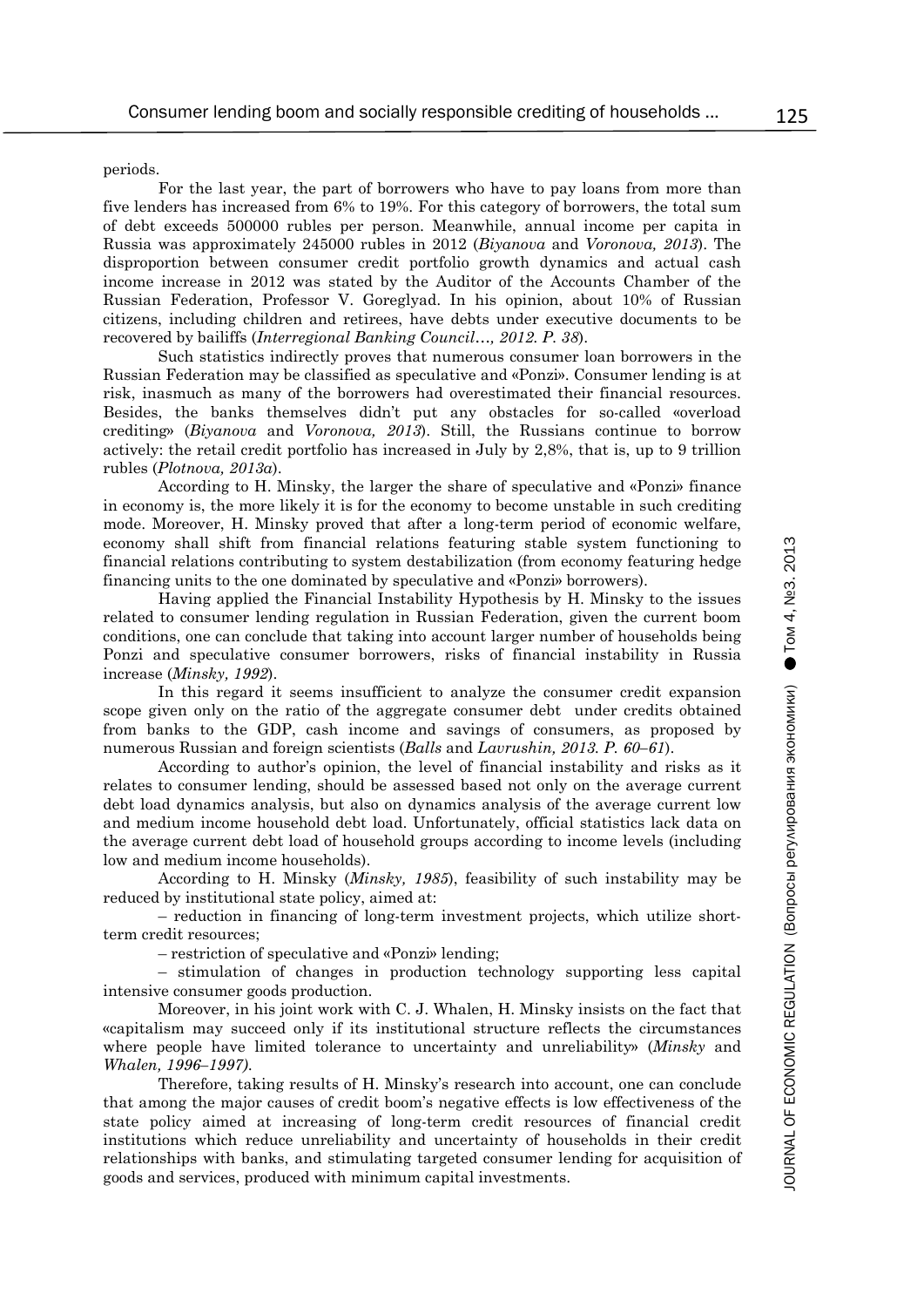Based on the findings of John Morangos, the post-Keynesians recommended active public interventions in aid of institutional development, the main purpose of which was lining up private interests with civil values to support civilized capitalist society development (*Southern Cross University*).

It should be noted that Russian researchers Lavrushin O. I., Larionova I. V., Olkhova R. G. also conclude that consumer lending is connected with increased risks due to individual psychological characteristics of borrowers. These researchers consider credit booms (namely, mortgage lending boom) not only as a consequence, but also as an accelerator for cycle shift in financial markets. According to Larionova I. V. and Olkhova R. G., in order to understand and develop counter-cyclical tools, one needs to address to four groups of problems (*Lavrushin, 2012. P. 185*):

– offering of underlying assets, which serve as lending collateral;

– consumer income sufficiency and motivation of households to obtain credit;

– financial market maturity, long-terms resources availability, value and refinancing opportunities for these;

– legal support of consumer lending.

In this regard, it is vitally important that the state policy measures aimed at reduction of expensive general purpose short-term consumer loans are primarily implemented through extension of socially responsible consumer credits to households supported by the state, financial regulators, and local authorities.

According to author, socially responsible consumer credits are those, whose purpose, provision, servicing and repayment conditions initially don't decrease the welfare of the borrowing households, but rather, given efficient credit use by the borrowers, improve their financial situation. Primarily through synchronization of lending purpose with development of local communities socially responsible credits stimulate socio-economic development of urban areas (local communities), where borrowers of such credits reside. Besides, according to H. Minsky's terminology, socially responsible household credits include those provided to hedge financing units. Therefore, it may be concluded that such socially responsible credits are counter-cyclical.

The following purposes of socially responsible consumer credits can be listed:

– educational credits;

– credits for reconstruction of residential premises to increase energy efficiency;

– credits for development of entrepreneurship, personal household plots, gardening, horticulture, and for establishing work-from-home conditions for households with low income levels.

As a part of this research it would be interesting to analyze dynamics of consumer lending by Russian banks for purposes directly related to possible future income acquisition by borrowing households (educational credits, credits for personal household plots development and for other forms of informal employment: work from home, gardening, horticulture), and for purposes directly related to possible household budget expenses reduction (e.g., energy efficiency increase of residential premises, installation of gas service, seasonal fuel reserves). Unfortunately, the statistics published by the Central Bank of the Russian Federation are insufficient to determine the share of consumer credits based on their purpose.

Moreover, it appears that consumer lending policy implemented by the Central Bank of the Russian Federation does not stimulate lending by banks to households for the purposes listed above, as well as the other purposes, which promote expenses reduction or additional income for the households. Among other things, the Central Bank of the Russian Federation provide for lower standards as to formation of reserves for potential losses on consumer credits, secured by real estate and motor vehicles, which without doubt leads to increase in consumer lending for residential property and car purchases (*Consultant Plus. Table 3*).

Increase in socially responsible credits has a potential of stimulating changes in aggregate demand structure, and to increase the share of socially responsible consumption. It promotes changes in goods and services production technologies,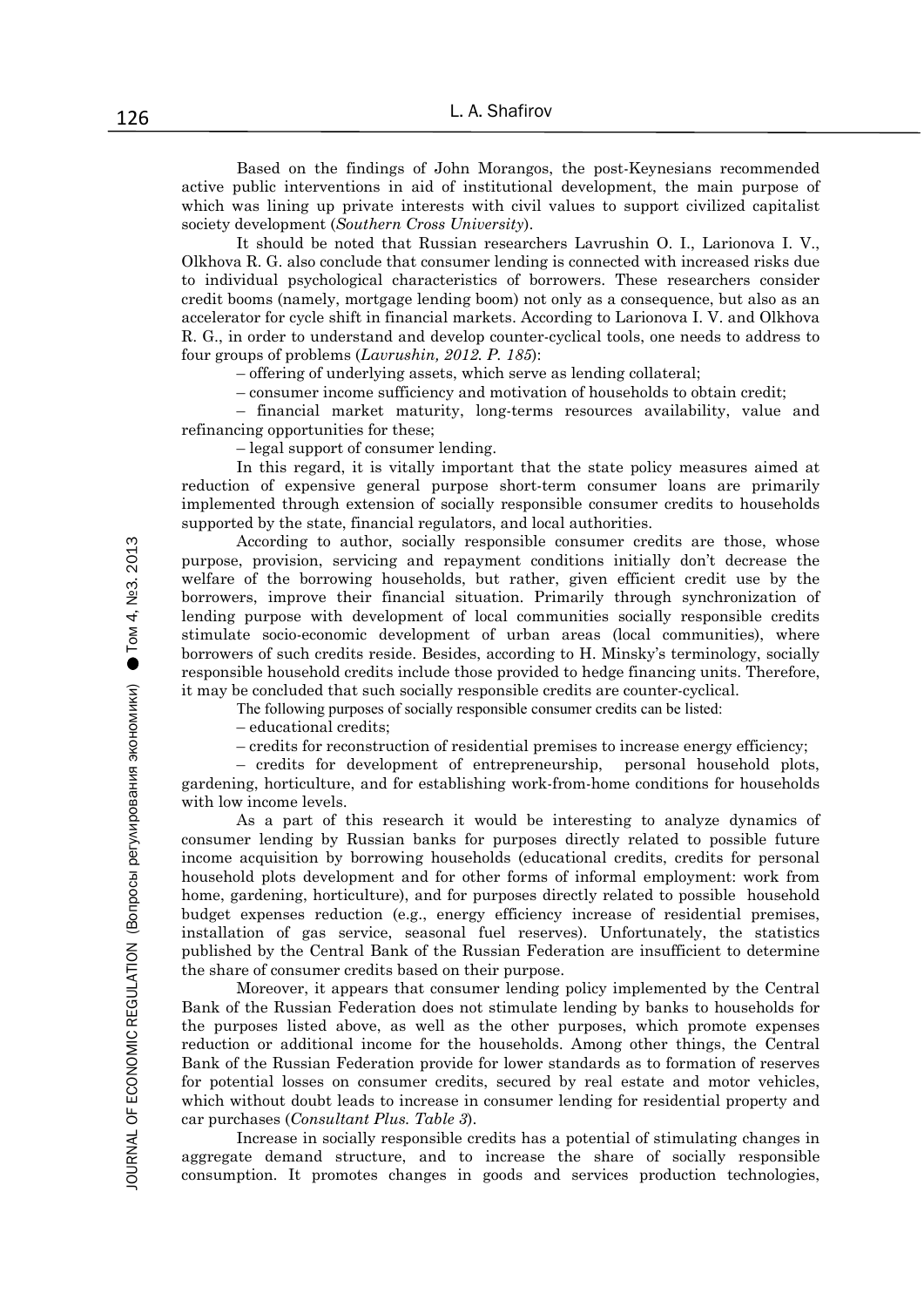supports less capital intensive production of consumer goods and services production, and also leads to additional income and expenses reduction of the households.

It is important to promote socially responsible crediting which would help to develop social capital and infrastructure, for these are the dynamic criteria of efficiency (*De Soto, 2008*) of economic evolution which imply, in fact, long-term planning horizons and understanding of the necessity that institutional environment must be taken into account during economic research (*Volchik* and *Oganesyan, 2012*). Proceeding from the dynamic efficiency criteria, the fallacy of misinterpretation of the competition as predatory, injurious and destructive, is pointed out in: (*Volchi*k and *Oganesyan, 2012*). In particular, the financial unit should not, driven for benefits only, take unsecured commitments or liabilities, or lend money in the absence of any insurance arrangements.

But, shifts in priorities of consumer lending would have been effective only if discretionary income of households corresponded to their payment liabilities. This, in turn, requires risks reduction for the socially responsible lending, along with long-term credit resources (preferably the target-specific ones) expansion in the credit system. It would result both in prolongation of credits and in reduction of households' monthly payments to cover previously obtained credits.

It appears to be reasonable therefore to study experience of various social institutes, which may be helpful to develop measures of increasing consumer lending social efficiency.

Thus, in order to restrict speculative and «Ponzi» lending it seems to be appropriate to support banks' business models valuing Relationship Banking over Product-Centric Banking (*Reinventing Retail Banking Series,* 2009).

Of special interest is the experience of foreign social banks demonstrating good results in accumulation of financial resources from socially responsible depositors, investors and government authorities for socially responsible consumer and corporate lending (*The Global Alliance for Banking on Values…*).

Even pre-revolutionary Russia practiced socially responsible lending for small commodity producers to support development of local communities («zemstvo») (*VEP Agency…*).

As it appears, a special attention deserves measures to increase consumer socially responsible lending and activities of the following institutes :

– regional guarantee funds, established with participation of the Government of the Russian Federation, to assure availability of financial resources for small and medium-size businesses (*Ministry of economic development…*);

– Russian Housing and Mortgage Finance Restructuring Agency, established as a part of crisis management measures of the Russian Federation Government, to support mortgage borrowers in hard situation; the Agency gained wide experience managing borrowing households' liabilities, and assuring that it meets the actual financial capabilities of a household (*Housing and Mortgage Finance Restructuring Agency…*);

– municipal microfinance organizations, such as small business and local development funds, established to stimulate creation of new jobs and assure job security, including jobs for former miners as a part of the coal industry reorganization program (*The Government of Rostov Region…*).

Development and implementation of counter-cyclical measures to increase social efficiency of consumer lending considering existing positive experience of consumer lending application as a social development tool, shall reduce impact of such factors as «uncertainty and unreliability» for households making a decision on funds borrowing and repayment.

## *REFERENCES:*

*Balls A.* Do Lending Booms Lead to Financial Crises? The National Bureau of Economic Research. (http://www.nber.org/digest/sep01/w8249.html).

Banki.ru. Amendments on reporting of the MFO data to Credit Reference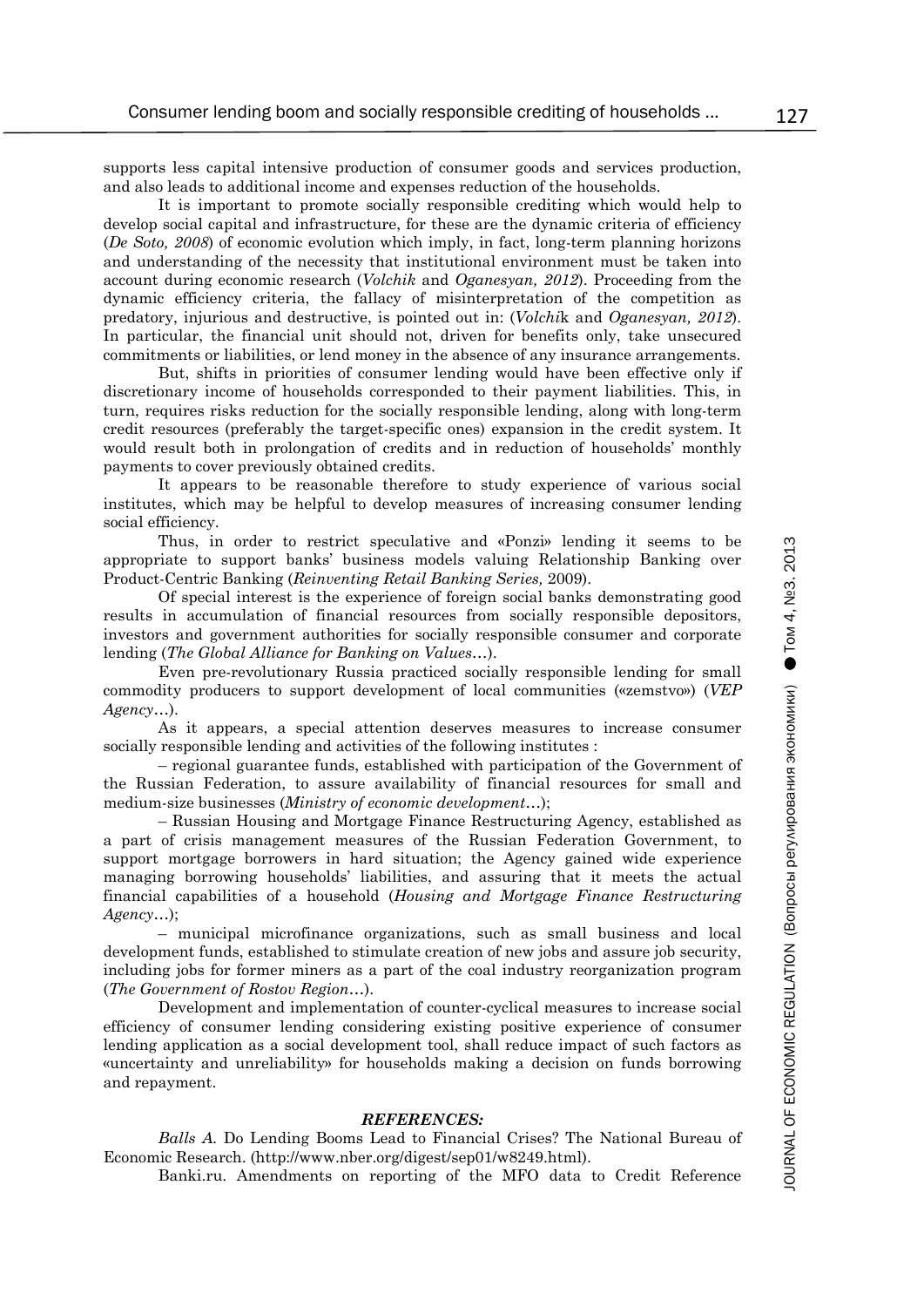Bureau Soon to be Brought to the Government, 2013. (http://www.banki.ru/news/lenta/? id=4631702). (in Russian).

*Baragas A., Dell'Ariccia G.* and *Levchenko A.* (2008). Credit Boom: the Good, the Bad, and the Ugly. (http://www.bcb.gov.br/Pec/Depep/Seminarios/2008\_XSem AnualMetasInflBCB/Arquivos/2008\_XSemAnualMetasInflBCB\_GiovannDellAriccia.pdf).

*Barr C.* (2009). The 4\$ trillion housing headache. CNN Money. 27 May. (http:// money.cnn.com/2009/05/27/news/mortgage.overhang.fortune/index.htm).

Basel Committee on Banking Supervision*.* Basel III: A global regulatory framework for more resilient banks and banking systems. December, 2010. (http:// www.bis.org/publ/bcbs189.pdf).

*Berg A. G.* and *Ostry J. D.* (2011). Inequality and Unsustainable Growth: Two Sides of the Same Coin? April 8. International Monetary Fund. (http://www.imf.org/ external/pubs/ft/sdn/2011/sdn1108.pdf).

*Biyanova N.* and *Voronova T.* (2013). The Russians have accumulated credit liabilities they can't cope with. *Vedomosti.ru.* (http://www.vedomosti.ru/finance/ news/14655761/kreditnyj-risk-rossiyan#ixzz2dNxn58V5). 29.07.2013. (in Russian).

*Borisyak D.* (2013). Banks have faced with abrupt increase in overdue debts in July. *Vedomosti.ru.* Available at: http://www.vedomosti.ru/finance/news/15329911/ plohomu-zaemschiku-otpusk-meshaet#ixzz2dO3zjRPB – Access date 19.08.2013. (in Russian).

Consultant Plus. Provisions on procedure of formation by credit organizations of reserves for potential losses on loans, on loan and other equal debts. (http:// base.consultant.ru/cons/cgi/online.cgi?

req=doc;base=LAW;n=139493;dst=0;ts=ADD332CA0647A681B86FBE81B95B4E3A;rnd= 0.3469358559232205). (in Russian).

Credit Suisse. Global Wealth Report 2012*.* October 2012. (http:// economics.uwo.ca/news/Davies\_CreditSuisse\_Oct12.pdf).

*Dell'Ariccia G., Igan D.* and *Laeven L.* (2011). Credit Booms and Lending Standards: Evidence from the Subprime Mortgage Market. *International Monetary Fund.* (http://www.imf.org/external/pubs/ft/wp/2008/wp08106.pdf).

*De Soto H. J.* (2008). The theory of dynamic efficiency. London: Routledge.

Editorial: Consumer lending canspoverty*.* (2013). *Vedomosti.ru.* (http:// www.vedomosti.ru/opinion/news/13916621/bednost-v-dolg#ixzz2dOdJ2L1Z – Access date 08.07.2013).

*Elekdag S.* and *Wu Y.* (2011).Rapid Credit Growth: Boon or Boom-Bust? *International Monetary Fund.* (http://www.imf.org/external/pubs/ft/wp/2011/wp112 41.pdf).

Euromonitor International*.* Consumer lending in Russia. February 2013. (http:// www.euromonitor.com/consumer-lending-in-russia/report).

Express-survey: Microfinance institutes and credit reference bureaus – crossing of interests*.* Moscow. September, 5 2012. (http://www.nbki.ru/upload/2012\_09\_05\_micro finans.pdf). (in Russian).

FOM-Media*.* Household budget planning strategies. November, 21 2011. (http:// fom.ru/Ekonomika/10261). (in Russian).

*Guriev S.* and *Tsyvinsky O.* (2012). Russia – leader in inequality of wealth allocation. *The Vedomosti*. November, 6. (http://www.vedomosti.ru/opinion/ news/5739241/pervaya\_sredi\_neravnyh). (in Russian).

Housing and Mortgage Finance Restructuring Agency. (http://www.arhml.ru/). (in Russian).

International Monetary Fund*.* (2004). Are Credit Booms in Emerging Markets a Concern? (http://www.imf.org/external/pubs/ft/weo/2004/01/pdf/chapter4.pdf).

Interregional Banking Council at the Council of the Federation*.* (2012). The issues of consumer lending in regions. March, 14. (http://www.budgetrf.ru/Publications/ Magazines/VestnikSF/2012/16\_459/VSF\_NEW\_16\_459.pdf). (in Russian).

Investopedia. Definition: «Discretionary Income». (http://www.investopedia.com/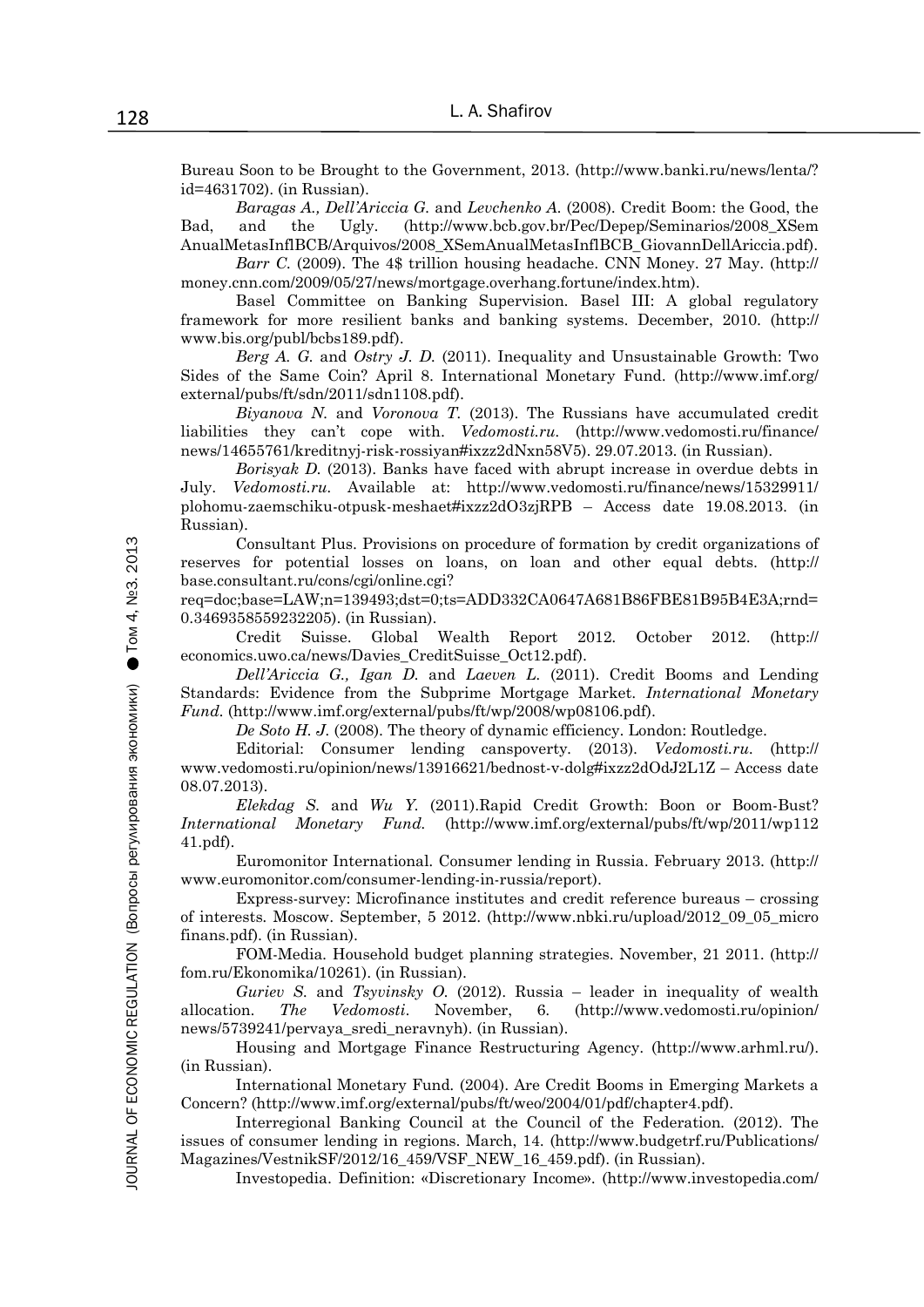terms/d/discretionaryincome.asp).

Kreditovik.ru. Who borrows, why, where and when? (http://www.kreditovik.ru/ info.php?id=336). (in Russian).

*Lavrushin O.* (2012). The role of credit and bank operations modernization in lending. M.: KnoRus Publ. (in Russian).

*Lavrushin O. I.* (ed.) (2013). Credit expansion and management. Moscow: Federal State Educational Budget-Funded Institution of Higher Professional Education «Financial University under the Government of the Russian Federation». (http:// www.fa.ru/chair/bibm/research/Documents/Forms/AllItems.aspx). (in Russian).

Meeting of the Interregional Banking Council at the Council of the Federation of the Federal Assembly of the Russian Federation. 12.03.2013. (http://arb.ru/arb/press-onarb/3172631/). (in Russian).

Ministry of Economic Development of the Russian Federation*.* Guarantee Fund. (http://www.economy.gov.ru/minec/about/structure/depmb/doc20100402\_05?presentation template=docHTMLTemplate1&presentationtemplateid=2dd7bc8044687de796f0f7af753 c8a7e&WCM\_Page.ResetAll=TRUE&CACHE=NONE&CONTENTCACHE=NONE&CO NNECTORCACHE=NONE). (in Russian).

*Minsky H. P.* (1985). The Financial Instability Hypothesis: A Restatement / In *Arestis P.* and *Skouras T.* (eds.) Post-Keynesian Economic Theory. A Challenge to Neoclassical Economics. Brighton: Wheatsheaf Books.

*Minsky H. P.* (1992).The Financial Instability Hypothesis. Working Paper No. 74. (http://www.levyinstitute.org/pubs/wp74.pdf).

*Minsky H. P.* and *Keynes J. M.* (1975). New York: Columbia University Press.

*Minsky H. P.* and *Whalen C. J.* (1996–1997). Economic Insecurity and the Institutional Prerequisites for Successful Capitalism. *Journal of Post Keynesian Economics*.Winter.

*Noskova E.* (2012). Explosive Growth. *The Russian Business Gazette.* 16 October. (http://www.rg.ru/2012/10/16/krediti.html). (in Russian).

*Noskova E.* (2013). Bank Support to be Enhanced. *The Russian Business Gazette.* 19 March. (http://www.rg.ru/2013/03/19/krediti.html). (in Russian).

*Plotnova О.* (2013a). Banks are ready for stagnation. *Vedomosti,* № 155(3417), August, 27. (http://www.vedomosti.ru/finance/news/15617861/banki-gotovy-k-stagnacii# ixzz2dNmNRGhc – Access date 27.08.2013). (in Russian).

*Plotonova O.* (2013b). Overduedebtsof Russians grow in outstripping pace. *Vedomosti.ru.* (http://www.vedomosti.ru/finance/news/12139031/prosrochennaya\_zadol zhennost\_rossiyan\_rastet\_operezhayuschim#ixzz2dOHerz34 – Access date 17.05.2013). (in Russian).

Provisions on procedure of formation by credit organizations of reserves for potential losses on loans, on loan and other equal debts (approved by the Bank of Russia on 26.03.2004 N 254-П) (rev.dd. 24.12.2012) (Registered with the Ministry of Justice of Russia on 26.04.2004 N 5774) (as amended commencing from 01.01.2013). (http:// base.consultant.ru/cons/cgi/online.cgi?req=doc;base=LAW;n=139493;dst=0;ts=ADD332C A0647A681B86FBE81B95B4E3A;rnd=0.3469358559232205). (in Russian).

*Rajan R.* (2010). Fault Lines: How Hidden Fractures Still Threaten the World Economy. Princeton: Princeton University Press.

Reinventing Retail Banking Series*.* Rebuilding the Relationship Bank Delivering a complete customer experience, 2009. (http://www.deloitte.com/assets/Dcom-SouthAfrica/Local%20Assets/Documents/ZA\_FSI\_Rebuilding\_Relationship\_Bank\_Study \_160810.pdf).

Russian Federal State Statistics Service*.* Allocation of the total population income in 2011 and 2012, 2013. (http://www.gks.ru/free\_doc/new\_site/population/urov/ urov\_32kv.htm). (In Russian).

Southern Cross University. (http://epubs.scu.edu.au/).

*Starostina N.* (2012). Financing Units will be Obliged to Report the Loans to the Credit Reference Bureau. 10.12.2012. (http://www.rbcdaily.ru/finance/562949985296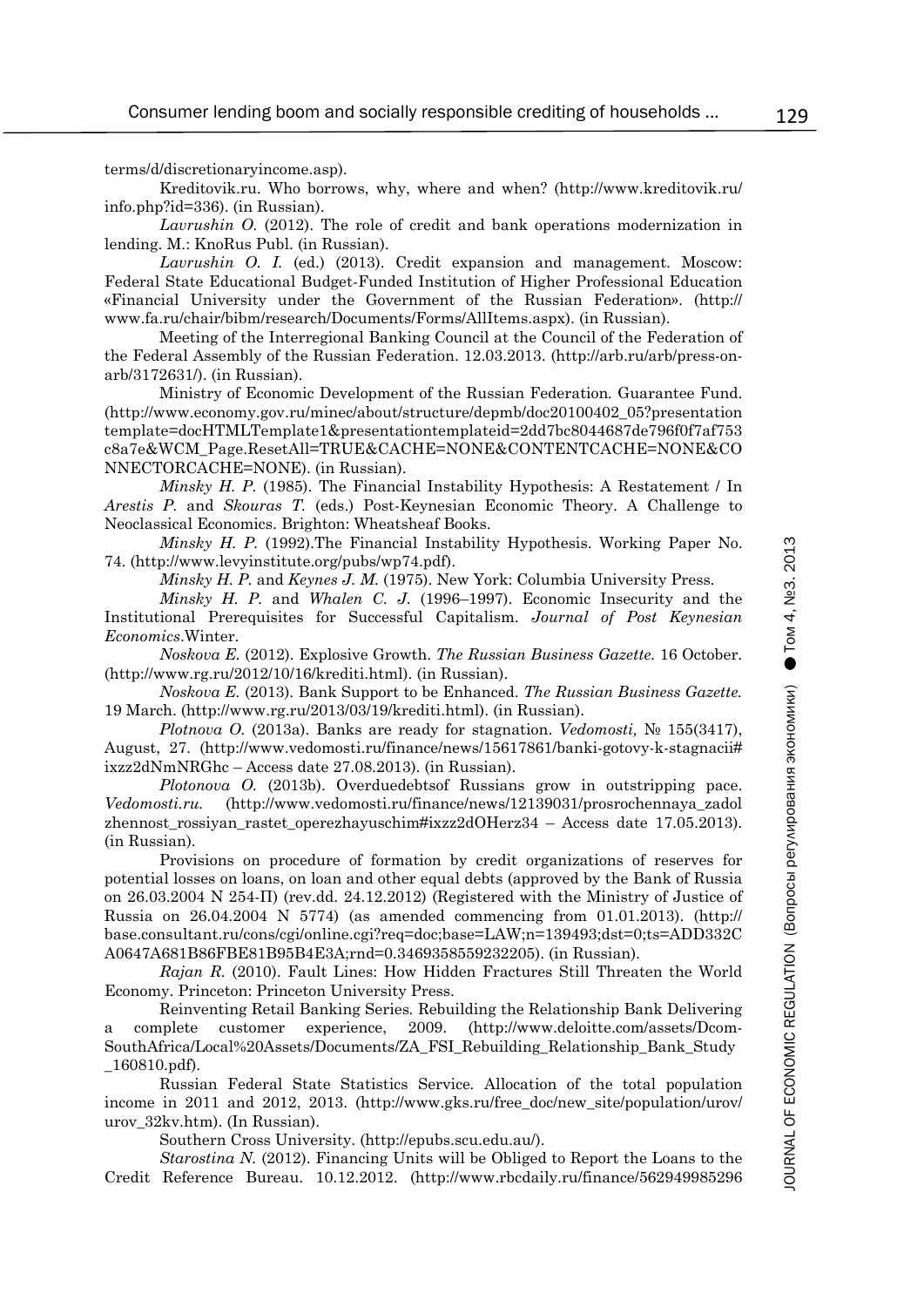156). (in Russian).

The Central Bank of the Russian Federation*.* (2009a). Data on volumes of credits, deposits and other allocated funds, provided to organizations, individuals and credit organizations for 2009. (http://www.cbr.ru/statistics/print.aspx?file=bank\_ system/4-3-1\_09.htm&pid=pdko&sid=dopk). (in Russian).

The Central Bank of the Russian Federation*.* (2009b). Information on risks of lending to individuals in 2009. (http://www.cbr.ru/statistics/print.aspx? file=bank\_system/risk\_09.htm&pid=pdko&sid=ITM\_60627). (in Russian).

The Central Bank of the Russian Federation*.* (2012a). Information on risks of lending to individuals in 2012. (http://www.cbr.ru/statistics/print.aspx? file=bank system/risk 12.htm&pid=pdko&sid=ITM 60627). (in Russian).

The Central Bank of the Russian Federation*.* (2012b). *The Vestnik of the Bank of Russia*, no. 78 (1396). December 29. (http://www.cbr.ru/publ/vestnik/ves121229078.pdf). (in Russian).

The Central Bank of the Russian Federation*.* (2012c). *The Vestnik of the Bank of Russia*, no. 74 (1392). December, 21. (http://www.cbr.ru/publ/vestnik/ves121221074.pdf). (in Russian).

The Central Bank of the Russian Federation*.* (2012d). Annual financial market review. 2012. (http://www.cbr.ru/analytics/fin\_r/fin\_mark\_2012.pdf). (in Russian).

The Central Bank of the Russian Federation*.* (2012e). Data on volumes of credits, deposits and other allocated funds, provided to organizations, individuals and credit organizations for 2012. (http://www.cbr.ru/statistics/print.aspx? file=bank\_system/4-3-1\_12.htm&pid=pdko&sid=dopk). (in Russian).

The Central Bank of the Russian Federation*.* (2012f). Financial Stability Review. December 2009. (http://www.cbr.ru/analytics/fin\_stab/fin-stab-2012\_2-3r.pdf). (in Russian).

The Central Bank of the Russian Federation*.* (2013a). Information on risks of lending to individuals in early 2013. (http://www.cbr.ru/statistics/print.aspx? file=bank\_system/risk\_13.htm&pid=pdko&sid=ITM\_60627). (in Russian).

The Central Bank of the Russian Federation*.* (2013b). Data on volumes of credits, deposits and other allocated funds, provided to organizations, individuals and credit organizations for early 2013. (http://www.cbr.ru/statistics/print.aspx? file=bank\_system/4-3-1\_13.htm&pid=pdko&sid=dopk). (in Russian).

The Central Bank of the Russian Federation*.* (2013c). Individual values on ruble credits, provided by credit organizations to individuals. February 1. (http://www.cbr.ru/ statistics/UDStat.aspx?Month=02&Year=2013&TblID=4-6). (in Russian).

The Economist*.* (2008). The end of the affair. November, 20. (http:// www.economist.com/node/12637090?story\_id=12637090).

The Global Alliance for Banking on Values*.* (http://www.gabv.org/).

The Government of Rostov Region*.* Activities of Small Business Support Funds and Local Development Funds for the first half of 2011. (http://www.donland.ru/ Default.aspx?pageid=102259). (in Russian).

The National Credit Reference Bureau*.* (2012). The National Credit Reference Bureau Concluded on «Overcrediting» of Individuals. 17 September. (http://www.nbki.ru/ company/news/?id=959&sphrase\_id=15195). (in Russian).

U.S. Securities and Exchange Commission. Ponzi Schemes – Frequently Asked Questions. (http://www.sec.gov/answers/ponzi.htm).

*Veblen T.* (1902). The Theory of the Leisure Class: An Economic Study of Institutions. New York: Macmillan.

VEP Agency.Rural small loan institutions in Russia before 1917. (http:// www.vep.ru/bbl/history/cbr21-2.html).

Russian Public Opinion Research Center (OAO «VCIOM»)*.* (2013a). Investment perceptions of the Russians, or how to use «spare» cash? January, 4. (http://wciom.ru/ index.php?id=459&uid=113598). (in Russian).

Russian Public Opinion Research Center (OAO «VCIOM»)*.* (2013b). People begin